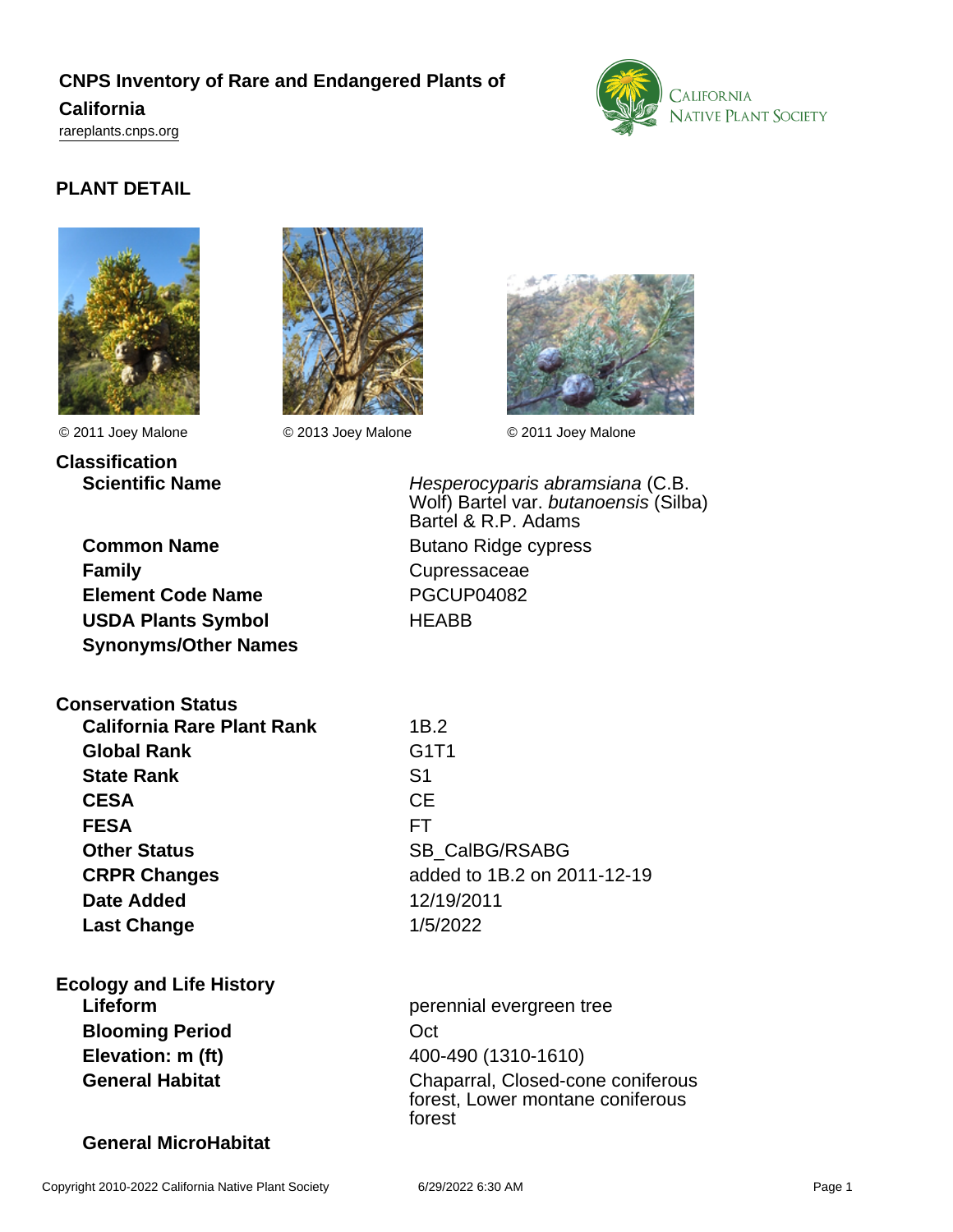## **Element Occurrence Data from California Natural Diversity Database**

| <b>Total Element Occurrences</b> |   |
|----------------------------------|---|
| <b>Element Occurrence Ranks</b>  |   |
| Excellent (A)                    |   |
| Good (B)                         |   |
| Fair (C)                         | O |
| Poor (D)                         | O |
| None $(X)$                       | O |
| Unknown (U)                      | 1 |
| <b>Occurrence Status</b>         |   |
| Historical, $> 20$ years         |   |
| Recent, $<$ 20 years             | 1 |
| <b>Presence</b>                  |   |
| <b>Presumed Extant</b>           |   |
| <b>Possibly Extirpated</b>       |   |
| <b>Presumed Extirpated</b>       |   |
|                                  |   |

#### **Location**

| <b>CA Endemic</b>                             | Yes |
|-----------------------------------------------|-----|
| <b>Counties</b>                               |     |
| San Mateo (SMT)                               |     |
| <b>States</b>                                 |     |
| California (CA)                               |     |
| Quads                                         |     |
| Big Basin (3712222), Franklin Point (3712223) |     |
|                                               |     |

#### **Notes**

Definitions of codes preceding a county and/or quad:

\* Presumed extirpated

(\*) Possibly extirpated

Species may be present in other areas where conditions are favorable. These data should NOT be substituted for pre-project review or for on-site surveys.

#### **General Notes**

Known only from Butano Ridge of the Santa Cruz Mtns. Threatened by alteration of fire regimes and recreational activities. See Cupressus abramsiana in The Jepson Manual (1993); USFWS also uses this name. See Journal of the International Conifer Preservation Society 10:1-49 (2003) for original description, Madroño 2(4):189-194 (1952) for distributional information, and Phytologia 91(1):160-185 and 91(2):287-299 (2009) for taxonomic treatments.

#### **Distribution**